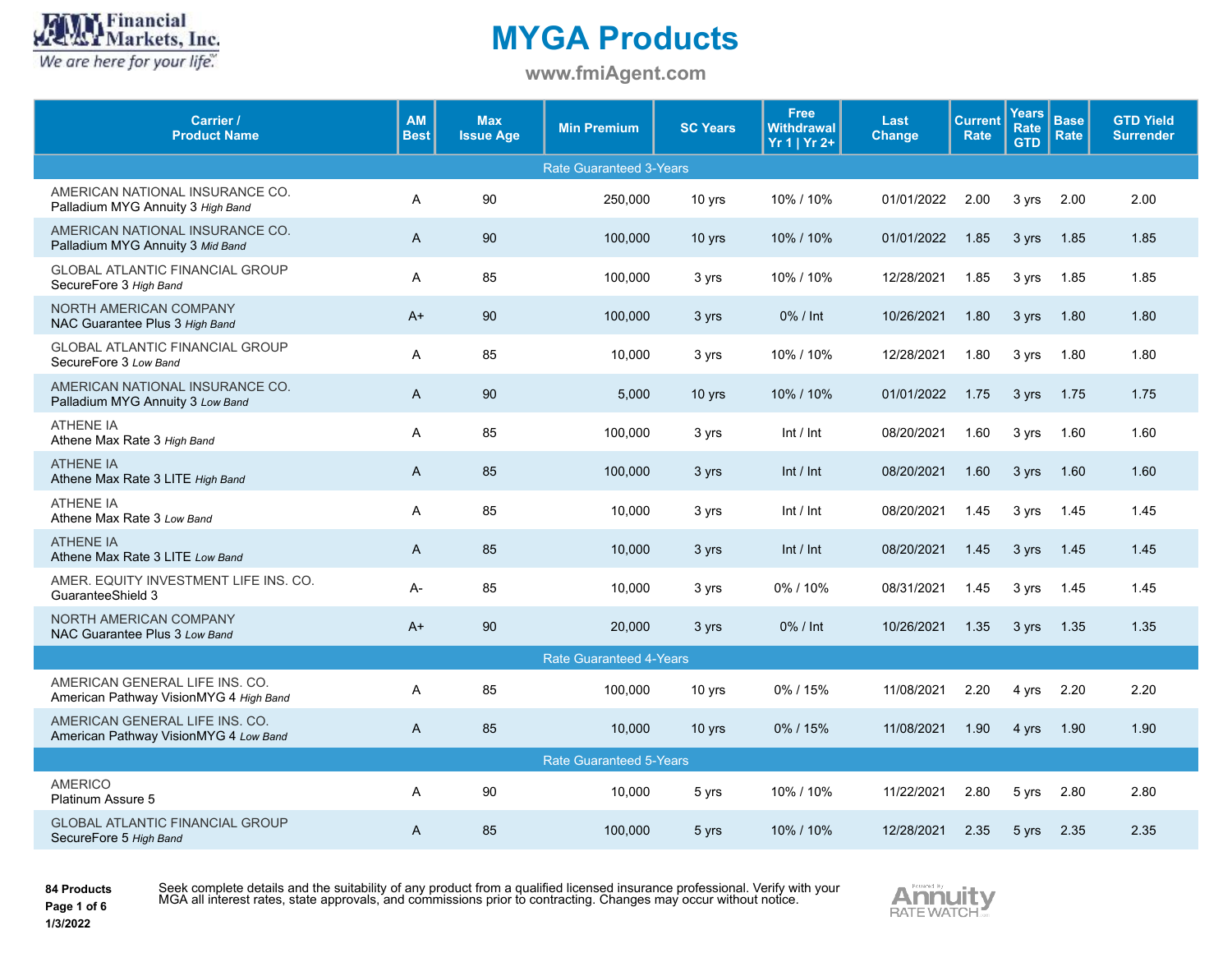

**www.fmiAgent.com**

| Carrier /<br><b>Product Name</b>                                         | <b>AM</b><br><b>Best</b> | <b>Max</b><br><b>Issue Age</b> | <b>Min Premium</b> | <b>SC Years</b> | Free<br>Withdrawal<br>Yr 1   Yr 2+ | Last<br><b>Change</b> | <b>Current</b><br><b>Rate</b> | Years<br>Rate<br><b>GTD</b> | <b>Base</b><br>Rate | <b>GTD Yield</b><br><b>Surrender</b> |
|--------------------------------------------------------------------------|--------------------------|--------------------------------|--------------------|-----------------|------------------------------------|-----------------------|-------------------------------|-----------------------------|---------------------|--------------------------------------|
| <b>GLOBAL ATLANTIC FINANCIAL GROUP</b><br>SecureFore 5 Low Band          | A                        | 85                             | 10.000             | 5 yrs           | 10% / 10%                          | 12/28/2021            | 2.30                          | 5 yrs                       | 2.30                | 2.30                                 |
| AMERICAN GENERAL LIFE INS. CO.<br>American Pathway VisionMYG 5 High Band | A                        | 85                             | 100,000            | 10 yrs          | 0%/15%                             | 11/08/2021            | 2.20                          | 5 yrs                       | 2.20                | 2.20                                 |
| <b>ATHENE IA</b><br>Athene Max Rate 5 High Band                          | A                        | 83                             | 100,000            | 5 yrs           | Int / Int                          | 08/20/2021            | 2.20                          | 5 yrs                       | 2.20                | 2.20                                 |
| <b>ATHENE IA</b><br>Athene Max Rate 5 LITE High Band                     | $\mathsf{A}$             | 83                             | 100,000            | 5 yrs           | Int / Int                          | 08/20/2021            | 2.15                          | 5 yrs                       | 2.15                | 2.15                                 |
| AMERICAN NATIONAL INSURANCE CO.<br>Palladium MYG Annuity 5 High Band     | A                        | 90                             | 250,000            | 10 yrs          | 10% / 10%                          | 01/01/2022            | 2.15                          | 5 yrs                       | 2.15                | 2.15                                 |
| <b>ATHENE IA</b><br>Athene Max Rate 5 Low Band                           | A                        | 83                             | 10,000             | 5 yrs           | Int / Int                          | 08/20/2021            | 2.05                          | 5 yrs                       | 2.05                | 2.05                                 |
| <b>ATHENE IA</b><br>Athene Max Rate 5 LITE Low Band                      | A                        | 83                             | 10,000             | 5 yrs           | Int / Int                          | 08/20/2021            | 2.00                          | 5 yrs                       | 2.00                | 2.00                                 |
| AMER. EQUITY INVESTMENT LIFE INS. CO.<br>GuaranteeShield 5               | $A -$                    | 85                             | 10,000             | 5 yrs           | $0\%$ / 10%                        | 08/31/2021            | 2.00                          | 5 yrs                       | 2.00                | 2.00                                 |
| AMERICAN NATIONAL INSURANCE CO.<br>Palladium MYG Annuity 5 Mid Band      | A                        | 90                             | 100,000            | 10 yrs          | 10% / 10%                          | 01/01/2022            | 2.00                          | 5 yrs                       | 2.00                | 2.00                                 |
| <b>MUTUAL OF OMAHA</b><br>Ultra Premier 5                                | $A+$                     | 89                             | 25,000             | 5 yrs           | 10% / 10%                          | 01/01/2022            | 2.00                          | 5 yrs                       | 2.00                | 2.00                                 |
| AMERICAN GENERAL LIFE INS. CO.<br>American Pathway VisionMYG 5 Low Band  | A                        | 85                             | 10,000             | 10 yrs          | 0%/15%                             | 11/08/2021            | 1.90                          | 5 yrs                       | 1.90                | 1.90                                 |
| NORTH AMERICAN COMPANY<br>NAC Guarantee Plus 5 High Band                 | $A+$                     | 90                             | 100,000            | 5 yrs           | 0% / Int                           | 10/26/2021            | 1.90                          | 5 yrs                       | 1.90                | 1.90                                 |
| AMERICAN NATIONAL INSURANCE CO.<br>Palladium MYG Annuity 5 Low Band      | A                        | 90                             | 5,000              | 10 yrs          | 10% / 10%                          | 01/01/2022            | 1.90                          | 5 yrs                       | 1.90                | 1.90                                 |
| AMER. EQUITY INVESTMENT LIFE INS. CO.<br>Guarantee 5 (ICC13 MYGA)        | $A-$                     | 85                             | 10,000             | 5 yrs           | Int / Int                          | 01/01/2020            | 1.80                          | 5 yrs                       | 1.80                | 1.80                                 |
| <b>MUTUAL OF OMAHA</b><br>Ultra - Secure Plus 5 High Band                | $A+$                     | 89                             | 50,000             | 5 yrs           | 10% / 10%                          | 01/01/2022            | 1.70                          | 5 yrs                       | 1.70                | 1.70                                 |
| NORTH AMERICAN COMPANY<br>NAC Guarantee Plus 5 Low Band                  | $A+$                     | 90                             | 20,000             | 5 yrs           | $0\%$ / Int                        | 10/26/2021            | 1.60                          | 5 yrs                       | 1.60                | 1.60                                 |
| <b>MUTUAL OF OMAHA</b><br>Ultra - Secure Plus 5 Low Band                 | A+                       | 89                             | 5,000              | 5 yrs           | 10% / 10%                          | 01/01/2022            | 1.55                          | 5 yrs                       | 1.55                | 1.55                                 |

**84 Products Page 2 of 6**

Seek complete details and the suitability of any product from a qualified licensed insurance professional. Verify with your<br>MGA all interest rates, state approvals, and commissions prior to contracting. Changes may occur w

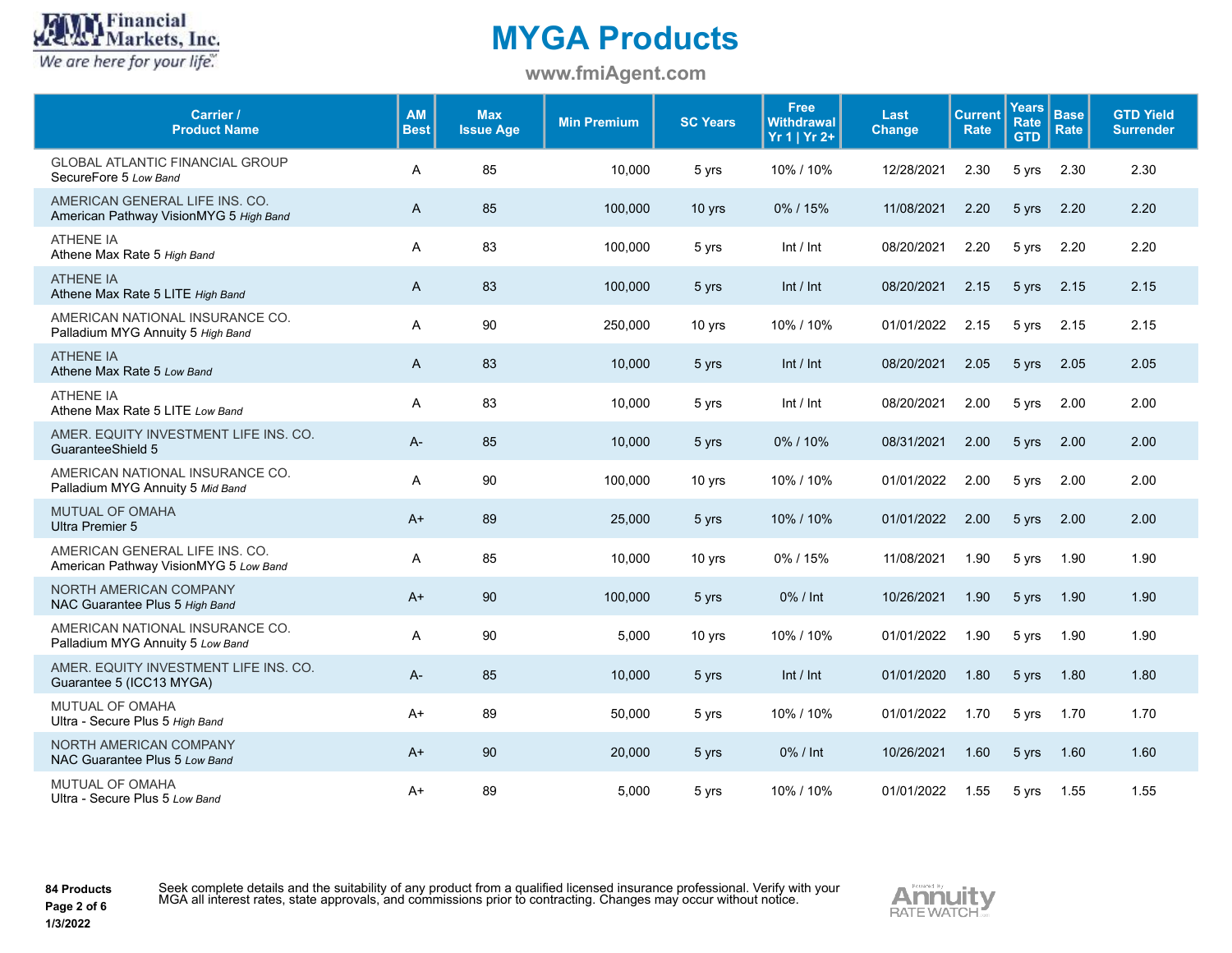**MAN** Financial<br>Markets, Inc. We are here for your life".

### **MYGA Products**

**www.fmiAgent.com**

| <b>Carrier /</b><br><b>Product Name</b>                                    | <b>AM</b><br><b>Best</b> | <b>Max</b><br><b>Issue Age</b> | <b>Min Premium</b>                                                                          | <b>SC Years</b> | <b>Free</b><br><b>Withdrawal</b><br>Yr 1   Yr 2+ | Last<br><b>Change</b>    | <b>Current</b><br>Rate | <b>Years</b><br>Rate<br><b>GTD</b> | <b>Base</b><br>Rate  | <b>GTD Yield</b><br><b>Surrender</b> |
|----------------------------------------------------------------------------|--------------------------|--------------------------------|---------------------------------------------------------------------------------------------|-----------------|--------------------------------------------------|--------------------------|------------------------|------------------------------------|----------------------|--------------------------------------|
| PROTECTIVE LIFE<br>Secure Saver 5 High Band                                | $A+$                     | 85                             | 75,000                                                                                      | 5 yrs           | 10% / 10%                                        | 12/28/2021<br>01/04/2022 | 1.50<br>1.50           | 5 yrs                              | 0.00<br>1.50<br>1.50 | 1.50<br>1.50                         |
| <b>LINCOLN FINANCIAL GROUP</b><br>Lincoln MYGuarantee Plus 5 High Band     | $A+$                     | 85                             | 100,000                                                                                     | 5 yrs           | 10% / 10%                                        | 12/15/2021               | 1.45                   | 5 yrs                              | 1.45                 | 1.45                                 |
| PROTECTIVE LIFE<br>Secure Saver 5 Mid Band                                 | $A+$                     | 85                             | 25,000                                                                                      | 5 yrs           | 10% / 10%                                        | 12/28/2021<br>01/04/2022 | 1.40<br>1.40           | 5 yrs                              | 0.00<br>1.40<br>1.40 | 1.40<br>1.40                         |
| <b>LINCOLN FINANCIAL GROUP</b><br>Lincoln MYGuarantee Plus 5 Low Band      | $A+$                     | 85                             | 10,000                                                                                      | 5 yrs           | 10% / 10%                                        | 12/15/2021               | 1.25                   | 5 yrs                              | 1.25                 | 1.25                                 |
|                                                                            |                          |                                | The product below (Lincoln MYGuarantee Plus 5 (CA)) has been withdrawn from sale 12/20/2021 |                 |                                                  |                          |                        |                                    |                      |                                      |
| <b>LINCOLN FINANCIAL GROUP</b><br>Lincoln MYGuarantee Plus 5 (CA) Low Band | $A+$                     | 85                             | 10,000                                                                                      | 5 yrs           | 10% / 10%                                        | 12/15/2021               | 1.00                   | 5 yrs                              | 1.00                 | 1.00                                 |
|                                                                            |                          |                                | The product below (Lincoln MYGuarantee Plus 5 (CA)) has been withdrawn from sale 12/20/2021 |                 |                                                  |                          |                        |                                    |                      |                                      |
| LINCOLN FINANCIAL GROUP<br>Lincoln MYGuarantee Plus 5 (CA) High Band       | $A+$                     | 85                             | 100,000                                                                                     | 5 yrs           | 10% / 10%                                        | 12/15/2021               | 1.00                   | 5 yrs                              | 1.00                 | 1.00                                 |
| PROTECTIVE LIFE<br>Secure Saver 5 Low Band                                 | $A+$                     | 85                             | 10,000                                                                                      | 5 yrs           | 10% / 10%                                        | 12/28/2021<br>01/04/2022 | 1.00<br>1.00           | 5 yrs                              | 0.00<br>1.00<br>1.00 | 1.00<br>1.00                         |
|                                                                            |                          |                                | <b>Rate Guaranteed 6-Years</b>                                                              |                 |                                                  |                          |                        |                                    |                      |                                      |
| AMERICAN NATIONAL INSURANCE CO.<br>Palladium MYG Annuity 6 High Band       | Α                        | 90                             | 250,000                                                                                     | 10 yrs          | 10% / 10%                                        | 01/01/2022               | 2.45                   | 6 yrs                              | 2.45                 | 2.45                                 |
| AMERICAN NATIONAL INSURANCE CO.<br>Palladium MYG Annuity 6 Mid Band        | A                        | 90                             | 100,000                                                                                     | 10 yrs          | 10% / 10%                                        | 01/01/2022               | 2.30                   | 6 yrs                              | 2.30                 | 2.30                                 |
| AMERICAN GENERAL LIFE INS. CO.<br>American Pathway VisionMYG 6 High Band   | A                        | 85                             | 100,000                                                                                     | 10 yrs          | 0%/15%                                           | 11/08/2021               | 2.20                   | 6 yrs                              | 2.20                 | 2.20                                 |
| AMERICAN NATIONAL INSURANCE CO.<br>Palladium MYG Annuity 6 Low Band        | A                        | 90                             | 5,000                                                                                       | 10 yrs          | 10% / 10%                                        | 01/01/2022               | 2.20                   | 6 yrs                              | 2.20                 | 2.20                                 |
| AMERICAN GENERAL LIFE INS. CO.<br>American Pathway VisionMYG 6 Low Band    | A                        | 85                             | 10,000                                                                                      | 10 yrs          | 0%/15%                                           | 11/08/2021               | 1.90                   | 6 yrs                              | 1.90                 | 1.90                                 |
| AMER. EQUITY INVESTMENT LIFE INS. CO.<br>Guarantee 6 (ICC13 MYGA)          | $A -$                    | 85                             | 10.000                                                                                      | 6 yrs           | Int / Int                                        | 01/01/2020               | 1.85                   | 6 yrs                              | 1.85                 | 1.85                                 |
|                                                                            |                          |                                | <b>Rate Guaranteed 7-Years</b>                                                              |                 |                                                  |                          |                        |                                    |                      |                                      |
| AMERICAN NATIONAL INSURANCE CO.<br>Palladium MYG Annuity 7 High Band       | A                        | 90                             | 250,000                                                                                     | 10 yrs          | 10% / 10%                                        | 01/01/2022               | 2.45                   | 7 yrs                              | 2.45                 | 2.45                                 |

**84 Products Page 3 of 6**

Seek complete details and the suitability of any product from a qualified licensed insurance professional. Verify with your<br>MGA all interest rates, state approvals, and commissions prior to contracting. Changes may occur w

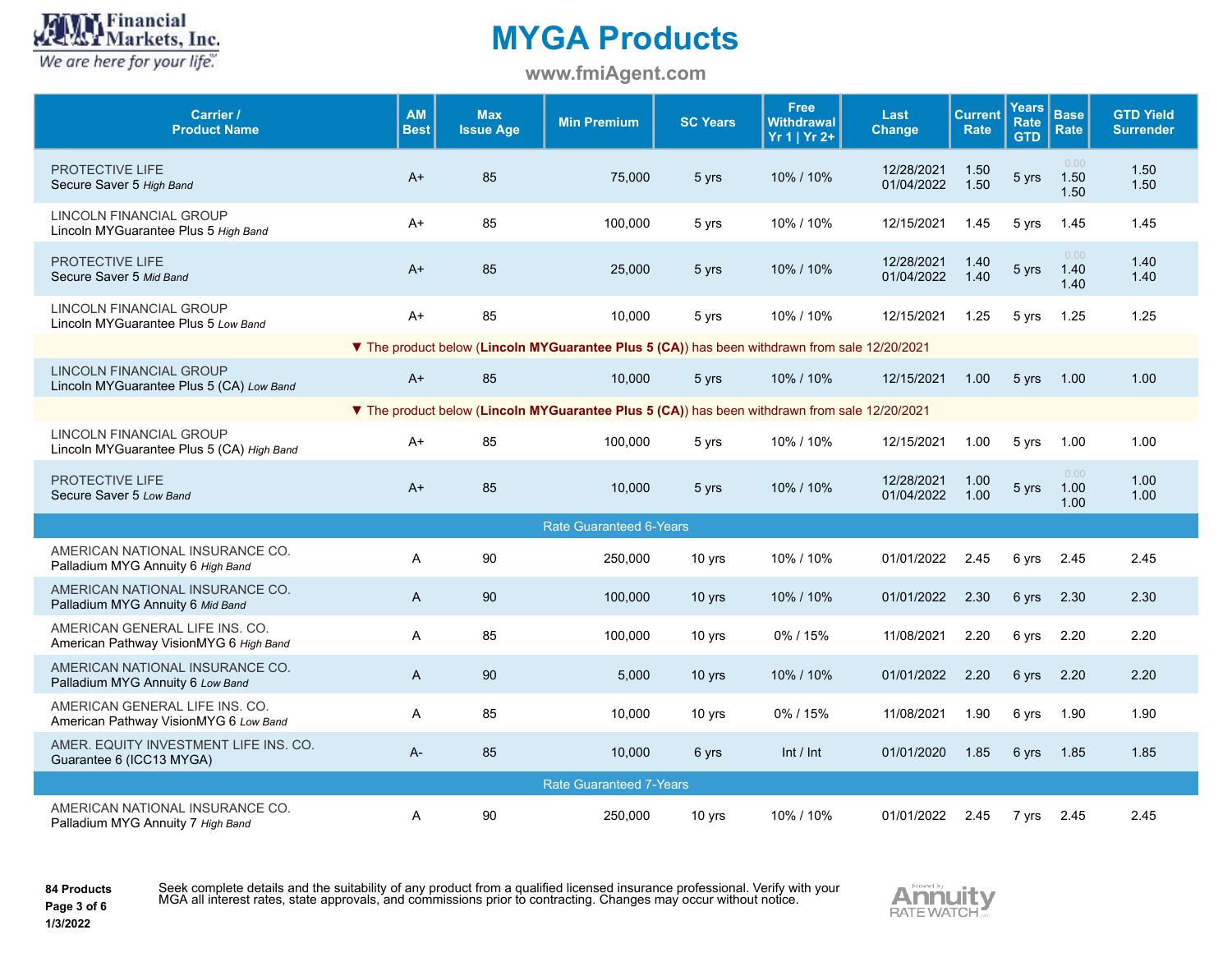

**www.fmiAgent.com**

| Carrier /<br><b>Product Name</b>                                         | <b>AM</b><br><b>Best</b> | <b>Max</b><br><b>Issue Age</b> | <b>Min Premium</b> | <b>SC Years</b> | Free<br><b>Withdrawal</b><br>Yr 1   Yr 2+ | Last<br><b>Change</b>    | <b>Current</b><br><b>Rate</b> | <b>Years</b><br>Rate<br><b>GTD</b> | <b>Base</b><br>Rate  | <b>GTD Yield</b><br><b>Surrender</b> |
|--------------------------------------------------------------------------|--------------------------|--------------------------------|--------------------|-----------------|-------------------------------------------|--------------------------|-------------------------------|------------------------------------|----------------------|--------------------------------------|
| <b>MUTUAL OF OMAHA</b><br><b>Ultra Premier 7</b>                         | $A+$                     | 88                             | 25,000             | 7 yrs           | 10% / 10%                                 | 01/01/2022               | 2.35                          | 7 yrs                              | 2.35                 | 2.35                                 |
| <b>ATHENE IA</b><br>Athene Max Rate 7 High Band                          | A                        | 83                             | 100,000            | 7 yrs           | Int / Int                                 | 08/20/2021               | 2.30                          | 7 yrs                              | 2.30                 | 2.30                                 |
| AMERICAN NATIONAL INSURANCE CO.<br>Palladium MYG Annuity 7 Mid Band      | $\mathsf{A}$             | 90                             | 100,000            | 10 yrs          | 10% / 10%                                 | 01/01/2022               | 2.30                          | 7 yrs                              | 2.30                 | 2.30                                 |
| <b>ATHENE IA</b><br>Athene Max Rate 7 LITE High Band                     | A                        | 83                             | 100.000            | 7 yrs           | Int / Int                                 | 08/20/2021               | 2.25                          | 7 yrs                              | 2.25                 | 2.25                                 |
| AMERICAN GENERAL LIFE INS. CO.<br>American Pathway VisionMYG 7 High Band | $\mathsf{A}$             | 85                             | 100,000            | 10 yrs          | 0%/15%                                    | 11/08/2021               | 2.20                          | 7 yrs                              | 2.20                 | 2.20                                 |
| <b>NORTH AMERICAN COMPANY</b><br>NAC Guarantee Plus 7 High Band          | A+                       | 90                             | 100,000            | 7 yrs           | 0% / Int                                  | 10/26/2021               | 2.20                          | 7 yrs                              | 2.20                 | 2.20                                 |
| AMERICAN NATIONAL INSURANCE CO.<br>Palladium MYG Annuity 7 Low Band      | $\mathsf{A}$             | 90                             | 5,000              | 10 yrs          | 10% / 10%                                 | 01/01/2022               | 2.20                          | 7 yrs                              | 2.20                 | 2.20                                 |
| <b>ATHENE IA</b><br>Athene Max Rate 7 Low Band                           | A                        | 83                             | 10,000             | 7 yrs           | Int / Int                                 | 08/20/2021               | 2.15                          | 7 yrs                              | 2.15                 | 2.15                                 |
| <b>ATHENE IA</b><br>Athene Max Rate 7 LITE Low Band                      | A                        | 83                             | 10,000             | 7 yrs           | Int / Int                                 | 08/20/2021               | 2.10                          | 7 yrs                              | 2.10                 | 2.10                                 |
| AMERICAN GENERAL LIFE INS. CO.<br>American Pathway VisionMYG 7 Low Band  | A                        | 85                             | 10,000             | 10 yrs          | 0%/15%                                    | 11/08/2021               | 1.90                          | 7 yrs                              | 1.90                 | 1.90                                 |
| AMER. EQUITY INVESTMENT LIFE INS. CO.<br>Guarantee 7 (ICC13 MYGA)        | A-                       | 85                             | 10.000             | 7 yrs           | Int / Int                                 | 01/01/2020               | 1.90                          | 7 yrs                              | 1.90                 | 1.90                                 |
| <b>MUTUAL OF OMAHA</b><br>Ultra - Secure Plus 7 High Band                | $A+$                     | 89                             | 50,000             | 7 yrs           | 10% / 10%                                 | 01/01/2022               | 1.90                          | 7 yrs                              | 1.90                 | 1.90                                 |
| <b>NORTH AMERICAN COMPANY</b><br>NAC Guarantee Plus 7 Low Band           | $A+$                     | 90                             | 20,000             | 7 yrs           | $0\%$ / Int                               | 10/26/2021               | 1.80                          | 7 yrs                              | 1.80                 | 1.80                                 |
| <b>MUTUAL OF OMAHA</b><br>Ultra - Secure Plus 7 Low Band                 | $A+$                     | 89                             | 5,000              | 7 yrs           | 10% / 10%                                 | 01/01/2022               | 1.75                          | 7 yrs                              | 1.75                 | 1.75                                 |
| <b>LINCOLN FINANCIAL GROUP</b><br>Lincoln MYGuarantee Plus 7 High Band   | $A+$                     | 85                             | 100,000            | 7 yrs           | 10% / 10%                                 | 12/15/2021               | 1.65                          | 7 yrs                              | 1.65                 | 1.65                                 |
| PROTECTIVE LIFE<br>Secure Saver 7 High Band                              | $A+$                     | 85                             | 75,000             | 7 yrs           | 10% / 10%                                 | 12/28/2021<br>01/04/2022 | 1.55<br>1.55                  | 7 yrs                              | 0.00<br>1.55<br>1.55 | 1.55<br>1.55                         |
| <b>LINCOLN FINANCIAL GROUP</b><br>Lincoln MYGuarantee Plus 7 Low Band    | $A+$                     | 85                             | 10,000             | 7 yrs           | 10% / 10%                                 | 12/15/2021               | 1.45                          | 7 yrs                              | 1.45                 | 1.45                                 |

**84 Products Page 4 of 6**

Seek complete details and the suitability of any product from a qualified licensed insurance professional. Verify with your<br>MGA all interest rates, state approvals, and commissions prior to contracting. Changes may occur w

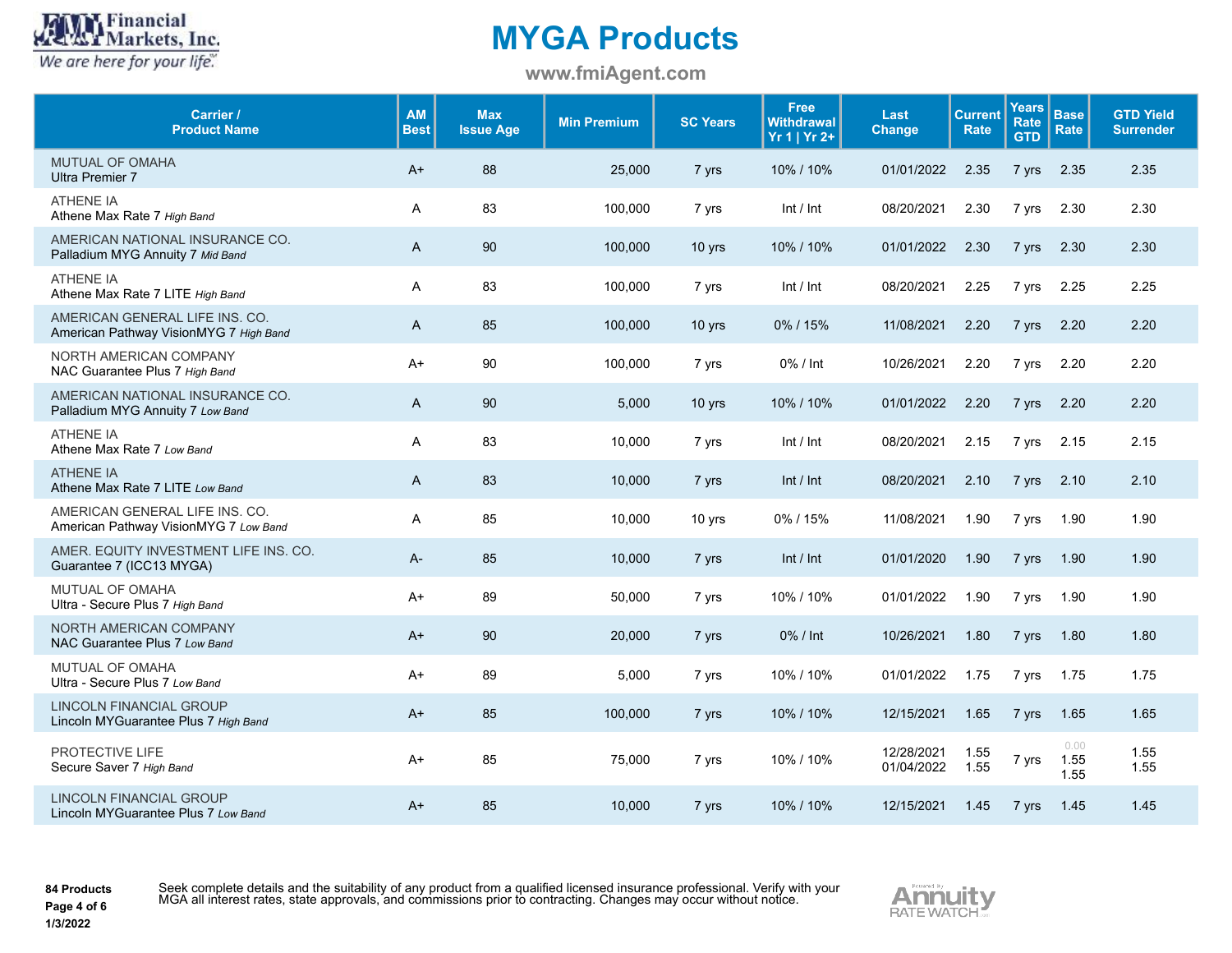

**www.fmiAgent.com**

| Carrier /<br><b>Product Name</b>                                            | <b>AM</b><br><b>Best</b> | <b>Max</b><br><b>Issue Age</b> | <b>Min Premium</b>                                                                          | <b>SC Years</b>                                                                             | <b>Free</b><br><b>Withdrawal</b><br>Yr 1   Yr 2+ | Last<br>Change           | <b>Current</b><br><b>Rate</b> | <b>Years</b><br>Rate<br><b>GTD</b> | <b>Base</b><br><b>Rate</b> | <b>GTD Yield</b><br><b>Surrender</b> |
|-----------------------------------------------------------------------------|--------------------------|--------------------------------|---------------------------------------------------------------------------------------------|---------------------------------------------------------------------------------------------|--------------------------------------------------|--------------------------|-------------------------------|------------------------------------|----------------------------|--------------------------------------|
| PROTECTIVE LIFE<br>Secure Saver 7 Mid Band                                  | $A+$                     | 85                             | 25,000                                                                                      | 7 yrs                                                                                       | 10% / 10%                                        | 12/28/2021<br>01/04/2022 | 1.45<br>1.45                  | 7 yrs                              | 0.00<br>1.45<br>1.45       | 1.45<br>1.45                         |
| PROTECTIVE LIFE<br>Secure Saver 7 Low Band                                  | $A+$                     | 85                             | 10,000                                                                                      | 7 yrs                                                                                       | 10% / 10%                                        | 12/28/2021<br>01/04/2022 | 1.05<br>1.05                  | 7 yrs                              | 0.00<br>1.05<br>1.05       | 1.05<br>1.05                         |
|                                                                             |                          |                                | The product below (Lincoln MYGuarantee Plus 7 (CA)) has been withdrawn from sale 12/20/2021 |                                                                                             |                                                  |                          |                               |                                    |                            |                                      |
| LINCOLN FINANCIAL GROUP<br>Lincoln MYGuarantee Plus 7 (CA) Low Band         | $A+$                     | 85                             | 10,000                                                                                      | 7 yrs                                                                                       | 10% / 10%                                        | 12/15/2021               | 1.00                          | 7 yrs                              | 1.00                       | 1.00                                 |
|                                                                             |                          |                                |                                                                                             | The product below (Lincoln MYGuarantee Plus 7 (CA)) has been withdrawn from sale 12/20/2021 |                                                  |                          |                               |                                    |                            |                                      |
| <b>LINCOLN FINANCIAL GROUP</b><br>Lincoln MYGuarantee Plus 7 (CA) High Band | $A+$                     | 85                             | 100,000                                                                                     | 7 yrs                                                                                       | 10% / 10%                                        | 12/15/2021               | 1.00                          | 7 yrs                              | 1.00                       | 1.00                                 |
|                                                                             |                          |                                | <b>Rate Guaranteed 8-Years</b>                                                              |                                                                                             |                                                  |                          |                               |                                    |                            |                                      |
| AMERICAN NATIONAL INSURANCE CO.<br>Palladium MYG Annuity 8 High Band        | A                        | 90                             | 250,000                                                                                     | 10 yrs                                                                                      | 10% / 10%                                        | 01/01/2022               | 2.45                          | 8 yrs                              | 2.45                       | 2.45                                 |
| AMERICAN NATIONAL INSURANCE CO.<br>Palladium MYG Annuity 8 Mid Band         | $\overline{A}$           | 90                             | 100.000                                                                                     | 10 yrs                                                                                      | 10% / 10%                                        | 01/01/2022               | 2.30                          | 8 yrs                              | 2.30                       | 2.30                                 |
| AMERICAN NATIONAL INSURANCE CO.<br>Palladium MYG Annuity 8 Low Band         | Α                        | 90                             | 5,000                                                                                       | 10 yrs                                                                                      | 10% / 10%                                        | 01/01/2022               | 2.20                          | 8 yrs                              | 2.20                       | 2.20                                 |
|                                                                             |                          |                                | <b>Rate Guaranteed 9-Years</b>                                                              |                                                                                             |                                                  |                          |                               |                                    |                            |                                      |
| AMERICAN NATIONAL INSURANCE CO.<br>Palladium MYG Annuity 9 High Band        | $\mathsf{A}$             | 90                             | 250,000                                                                                     | 10 yrs                                                                                      | 10% / 10%                                        | 01/01/2022               | 2.55                          | 9 yrs                              | 2.55                       | 2.55                                 |
| AMERICAN NATIONAL INSURANCE CO.<br>Palladium MYG Annuity 9 Mid Band         | A                        | 90                             | 100.000                                                                                     | 10 yrs                                                                                      | 10% / 10%                                        | 01/01/2022               | 2.40                          | 9 yrs                              | 2.40                       | 2.40                                 |
| AMERICAN NATIONAL INSURANCE CO.<br>Palladium MYG Annuity 9 Low Band         | $\overline{A}$           | 90                             | 5,000                                                                                       | 10 yrs                                                                                      | 10% / 10%                                        | 01/01/2022               | 2.30                          | 9 yrs                              | 2.30                       | 2.30                                 |
|                                                                             |                          |                                | <b>Rate Guaranteed 10-Years</b>                                                             |                                                                                             |                                                  |                          |                               |                                    |                            |                                      |
| AMERICAN NATIONAL INSURANCE CO.<br>Palladium MYG Annuity 10 High Band       | A                        | 90                             | 250,000                                                                                     | 10 yrs                                                                                      | 10% / 10%                                        | 01/01/2022               | 2.55                          | 10 yrs 2.55                        |                            | 2.55                                 |
| AMERICAN NATIONAL INSURANCE CO.<br>Palladium MYG Annuity 10 Mid Band        | A                        | 90                             | 100,000                                                                                     | $10$ yrs                                                                                    | 10% / 10%                                        | 01/01/2022               | 2.40                          | 10 yrs 2.40                        |                            | 2.40                                 |
| AMERICAN NATIONAL INSURANCE CO.<br>Palladium MYG Annuity 10 Low Band        | A                        | 90                             | 5,000                                                                                       | 10 yrs                                                                                      | 10% / 10%                                        | 01/01/2022               | 2.30                          | 10 yrs 2.30                        |                            | 2.30                                 |
| AMERICAN GENERAL LIFE INS. CO.<br>American Pathway VisionMYG 10 High Band   | A                        | 85                             | 100,000                                                                                     | 10 yrs                                                                                      | $0\%$ / 15%                                      | 11/08/2021               | 2.20                          | 10 yrs 2.20                        |                            | 2.20                                 |

**84 Products Page 5 of 6**

Seek complete details and the suitability of any product from a qualified licensed insurance professional. Verify with your<br>MGA all interest rates, state approvals, and commissions prior to contracting. Changes may occur w

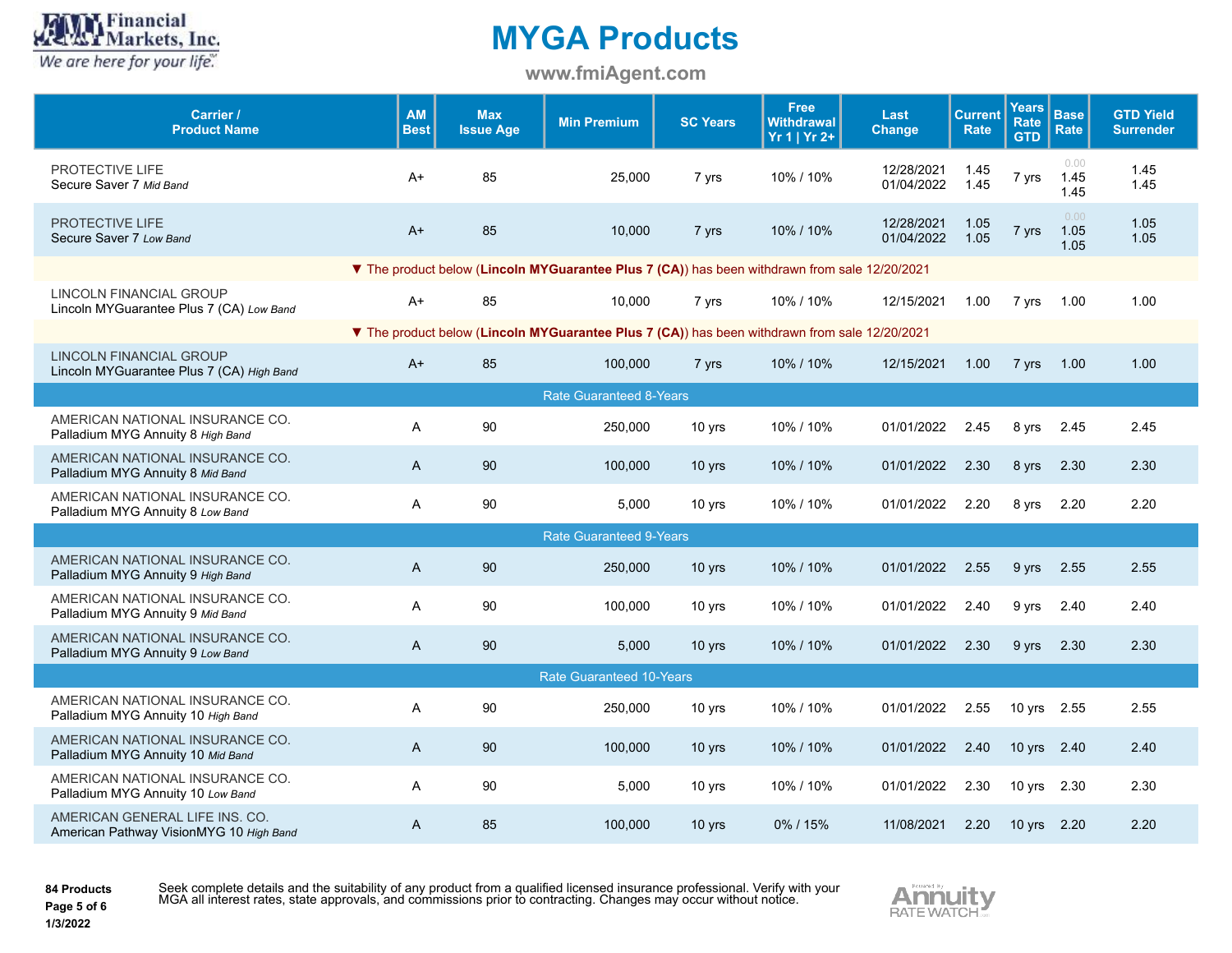**MAN** Financial<br>Markets, Inc. We are here for your life".

### **MYGA Products**

**www.fmiAgent.com**

| <b>Carrier /</b><br><b>Product Name</b>                                      | <b>AM</b><br><b>Best</b> | <b>Max</b><br><b>Issue Age</b> | <b>Min Premium</b>                                                                             | <b>SC Years</b> | <b>Free</b><br><b>Withdrawal</b><br>$Yr 1   Yr 2+$ | Last<br>Change | <b>Current</b><br><b>Rate</b> | Years<br>Rate<br><b>GTD</b> | <b>Base</b><br>Rate | <b>GTD Yield</b><br><b>Surrender</b> |
|------------------------------------------------------------------------------|--------------------------|--------------------------------|------------------------------------------------------------------------------------------------|-----------------|----------------------------------------------------|----------------|-------------------------------|-----------------------------|---------------------|--------------------------------------|
| AMERICAN GENERAL LIFE INS. CO.<br>American Pathway VisionMYG 10 Low Band     | A                        | 85                             | 10,000                                                                                         | 10 yrs          | 0% / 15%                                           | 11/08/2021     | 1.90                          | 10 yrs                      | 1.90                | 1.90                                 |
| LINCOLN FINANCIAL GROUP<br>Lincoln MYGuarantee Plus 10 High Band             | $A+$                     | 85                             | 100,000                                                                                        | 10 yrs          | 10% / 10%                                          | 12/15/2021     | 1.85                          | 10 yrs                      | 1.85                | 1.85                                 |
| LINCOLN FINANCIAL GROUP<br>Lincoln MYGuarantee Plus 10 Low Band              | $A+$                     | 85                             | 10,000                                                                                         | 10 yrs          | 10% / 10%                                          | 12/15/2021     | 1.65                          | 10 yrs                      | 1.65                | 1.65                                 |
| AMERICAN GENERAL LIFE INS. CO.<br>Assured Edge Income Achiever               | A                        | 80                             | 25,000                                                                                         | 10 yrs          | 10% / 10%                                          | 06/04/2020     | 1.00                          | $10$ yrs                    | 1.00                | 1.00                                 |
|                                                                              |                          |                                | ▼ The product below (Lincoln MYGuarantee Plus 10 (CA)) has been withdrawn from sale 12/20/2021 |                 |                                                    |                |                               |                             |                     |                                      |
| LINCOLN FINANCIAL GROUP<br>Lincoln MYGuarantee Plus 10 (CA) Low Band         | $A+$                     | 85                             | 10.000                                                                                         | 10 yrs          | 10% / 10%                                          | 12/15/2021     | 1.00                          | 10 yrs                      | 1.00                | 1.00                                 |
|                                                                              |                          |                                | ▼ The product below (Lincoln MYGuarantee Plus 10 (CA)) has been withdrawn from sale 12/20/2021 |                 |                                                    |                |                               |                             |                     |                                      |
| <b>LINCOLN FINANCIAL GROUP</b><br>Lincoln MYGuarantee Plus 10 (CA) High Band | $A+$                     | 85                             | 100.000                                                                                        | 10 yrs          | 10% / 10%                                          | 12/15/2021     | 1.00                          | $10$ yrs                    | 1.00                | 1.00                                 |

Seek complete details and the suitability of any product from a qualified licensed insurance professional. Verify with your<br>MGA all interest rates, state approvals, and commissions prior to contracting. Changes may occur w



**Page 6 of 6 1/3/2022**

**84 Products**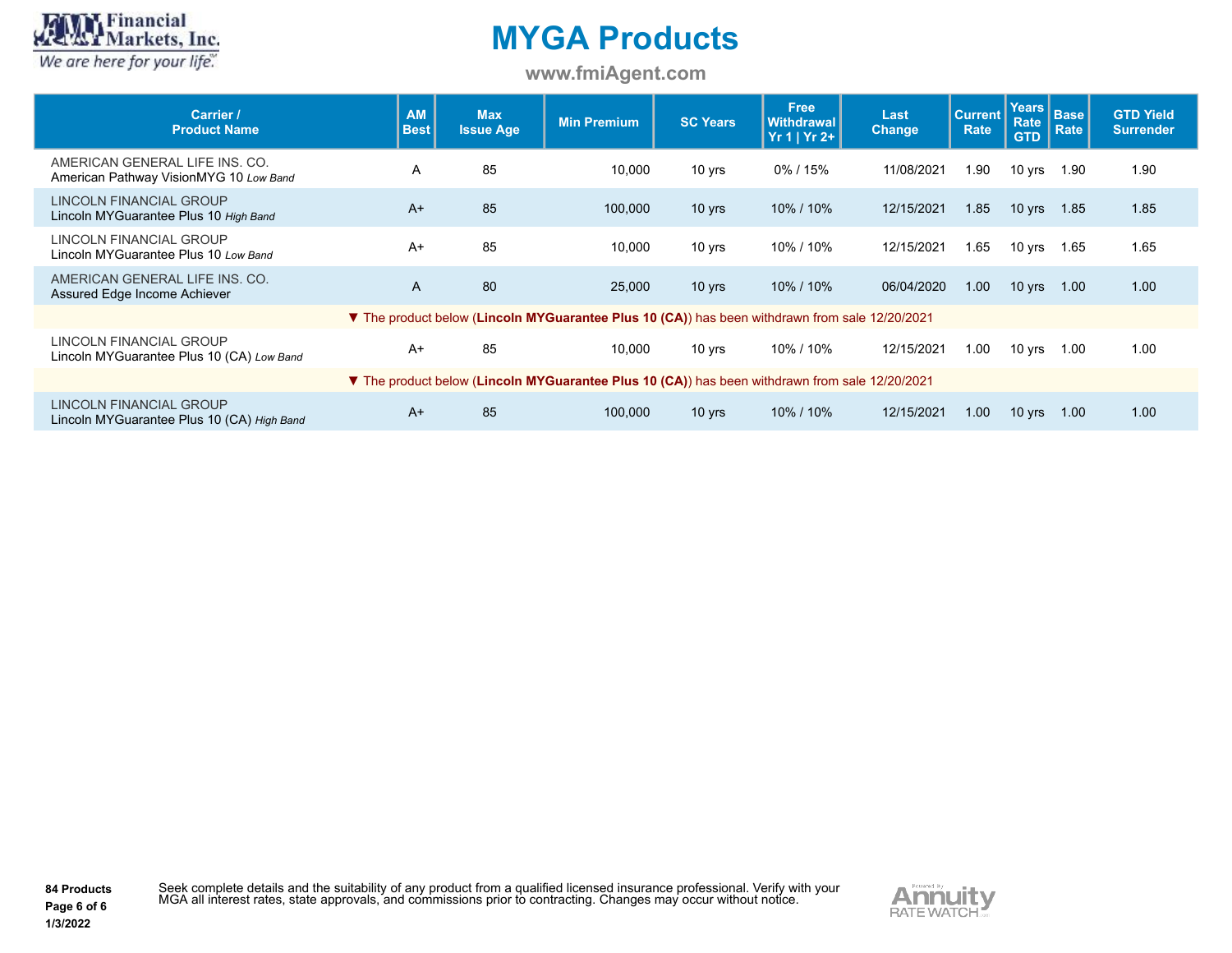

## **Traditional Fixed Products**

**www.fmiAgent.com**

| Carrier /<br><b>Product Name</b>                                                          | <b>AM</b><br><b>Best</b> | <b>Max</b><br><b>Issue Age</b> | <b>SC Years</b> | <b>Min Premium</b>             | <b>Free</b><br><b>Withdrawal</b><br>$Yr 1   Yr 2+$ | Last<br>Change   | <b>Years</b><br><b>Rate</b><br><b>GTD</b> | <b>Rate</b> | <b>Base Bonus</b><br><b>Rate</b> | Premium<br><b>Bonus</b> | <b>CUR Yield</b><br><b>Surrender</b> | <b>GTD Yield</b><br><b>Surrender</b> |
|-------------------------------------------------------------------------------------------|--------------------------|--------------------------------|-----------------|--------------------------------|----------------------------------------------------|------------------|-------------------------------------------|-------------|----------------------------------|-------------------------|--------------------------------------|--------------------------------------|
|                                                                                           |                          |                                |                 | 10-Year Surrender Period       |                                                    |                  |                                           |             |                                  |                         |                                      |                                      |
| AMERICAN NATIONAL INSURANCE CO.<br>Century Plus High Band                                 | A                        | 80                             | 10 yrs          |                                | 100,000 10% / 10%                                  | 01/01/2022       | $1 \text{ yr}$                            | 1.80        | 5.00                             |                         | 2.29                                 | 1.57                                 |
| AMERICAN NATIONAL INSURANCE CO.<br>Century Plus Low Band                                  | A                        | 80                             | 10 yrs          |                                | 5.000 10% / 10%                                    | 01/01/2022       | $1 \text{ yr}$                            | 1.70        | 5.00                             |                         | 2.19                                 | 1.56                                 |
| NATIONAL WESTERN LIFE<br><b>NWL Protector One</b>                                         | A                        | 85                             | 10 yrs          |                                | 5.000 10% / 10%                                    | 03/08/2021       | 1 yr                                      | 1.75        | 1.00                             |                         | 1.85                                 | 1.62                                 |
|                                                                                           |                          |                                |                 | 9-Year Surrender Period        |                                                    |                  |                                           |             |                                  |                         |                                      |                                      |
| <b>GLOBAL ATLANTIC FINANCIAL GROUP</b><br>ForeCare Fixed Annuity with LTC Rider High Band | A                        | <b>80 NO</b>                   | 9 yrs           |                                | 200,000 10% / 10%                                  | 11/15/2021 1 yr  |                                           | 3.00        | 0.00                             |                         | 3.00                                 | 1.22                                 |
| <b>GLOBAL ATLANTIC FINANCIAL GROUP</b><br>ForeCare Fixed Annuity with LTC Rider Low Band  | A                        | 80 NO                          | 9 yrs           |                                | 35,000 NO 10% / 10%                                | 11/15/2021       | 1 yr                                      | 2.75        | 0.00                             |                         | 2.75                                 | 1.19                                 |
|                                                                                           |                          |                                |                 | 8-Year Surrender Period        |                                                    |                  |                                           |             |                                  |                         |                                      |                                      |
| AMERICAN NATIONAL INSURANCE CO.<br>Palladium Group Fixed Deferred                         | A                        | 99                             | 8 yrs           |                                | 5,000 QL 0% / 10%                                  | 01/01/2022 1 yr  |                                           | 2.00        | 0.00                             |                         | 2.00                                 | 1.12                                 |
| MUTUAL OF OMAHA<br>Bonus Flexible High Band                                               | $A+$                     | 89                             | 8 yrs           |                                | 50,000 10% / 10%                                   | 01/01/2022       | $1 \text{ yr}$                            | 1.35        | 1.00                             |                         | 1.47                                 | 0.33                                 |
| <b>MUTUAL OF OMAHA</b><br>Bonus Flexible Low Band                                         | $A+$                     | 89                             | 8 yrs           |                                | 5.000 10% / 10%                                    | 01/01/2022 1 yr  |                                           | 1.20        | 1.00                             |                         | 1.32                                 | 0.32                                 |
|                                                                                           |                          |                                |                 | <b>7-Year Surrender Period</b> |                                                    |                  |                                           |             |                                  |                         |                                      |                                      |
| AMERICAN NATIONAL INSURANCE CO.<br>Wealth Quest Citadel 7 Diamond High Band               | Α                        | 85                             | 7 yrs           |                                | 100,000 10% / 10%                                  | 01/01/2022 2 yrs |                                           | 1.95        | 2.00                             |                         | 2.23                                 | 1.55                                 |
| AMERICAN NATIONAL INSURANCE CO.<br>Wealth Quest Citadel 7 Diamond Low Band                | A                        | 85                             | 7 yrs           | $2,000$ QL<br>5,000 NO         | 10% / 10%                                          | 01/01/2022 2 yrs |                                           | 1.85        | 2.00                             |                         | 2.13                                 | 1.52                                 |
|                                                                                           |                          |                                |                 | 5-Year Surrender Period        |                                                    |                  |                                           |             |                                  |                         |                                      |                                      |
| AMERICAN NATIONAL INSURANCE CO.<br>Wealth Quest Citadel 5 Diamond High Band               | Α                        | 85                             | 5 yrs           |                                | 100,000 10% / 10%                                  | 01/01/2022 2 yrs |                                           | 1.70        | 1.00                             |                         | 1.90                                 | 1.54                                 |
| AMERICAN NATIONAL INSURANCE CO.<br>Wealth Quest Citadel 5 Diamond Low Band                | A                        | 85                             | 5 yrs           |                                | 5.000 10% / 10%                                    | 01/01/2022 2 yrs |                                           | 1.60        | 1.00                             |                         | 1.80                                 | 1.50                                 |

**12 Products Page 1 of 1**

**1/3/2022**

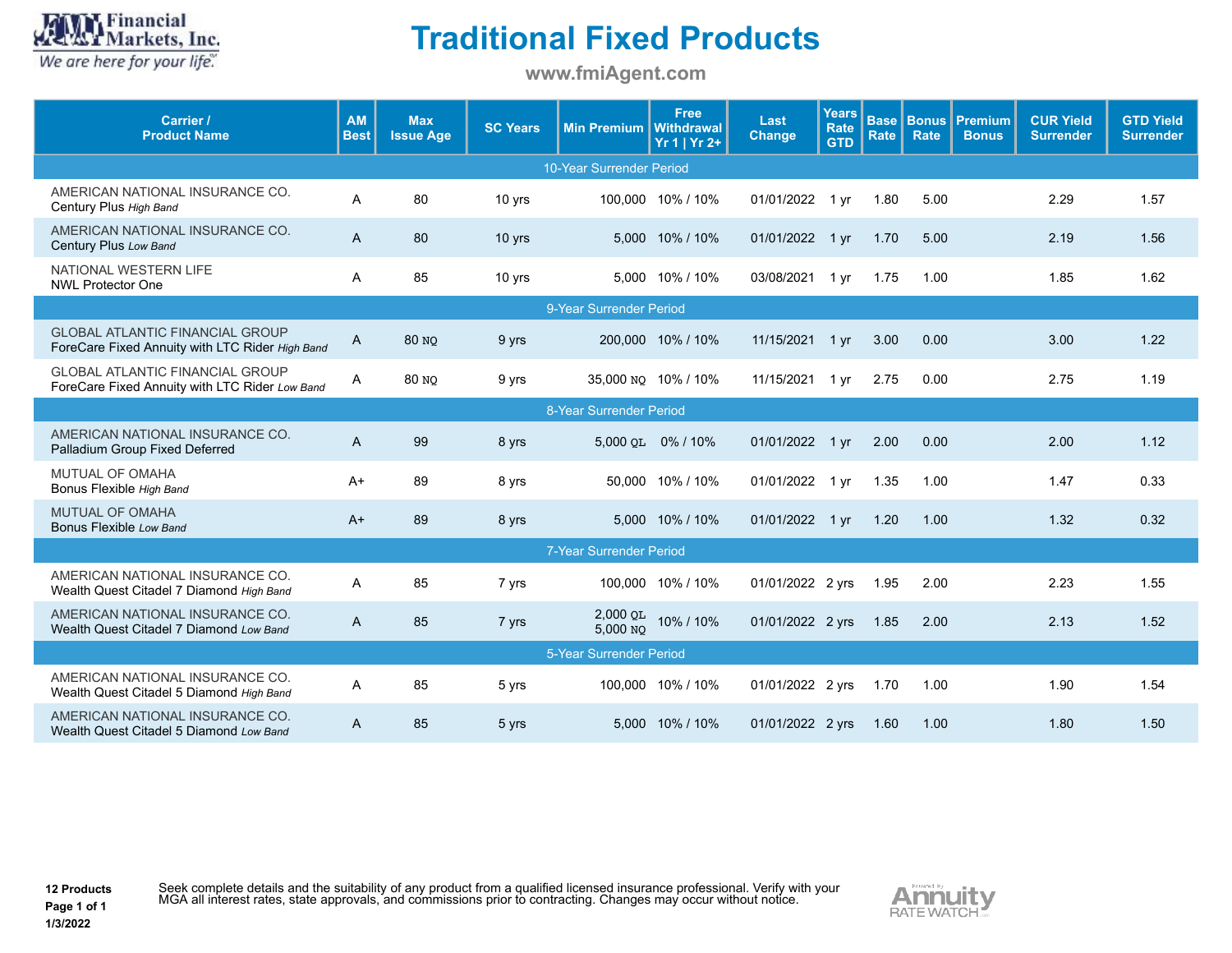

**www.fmiAgent.com**

| <b>Carrier Name</b>                   | <b>Annuity Name</b>                                          | <b>AM</b><br><b>Best</b> | <b>Max</b><br><b>Issue Age</b> | <b>Min</b><br><b>Premium</b> | Premium I<br><b>Type</b> | Premium<br><b>Bonus</b> | Any<br><b>Annual Fixed</b><br>P-to-P<br>Cap | Rate | <b>Free</b><br><b>Withdrawal</b><br>Yr 1   Yr 2+ | <b>SC Years</b> | <b>GLWB</b><br><b>Riders</b> |
|---------------------------------------|--------------------------------------------------------------|--------------------------|--------------------------------|------------------------------|--------------------------|-------------------------|---------------------------------------------|------|--------------------------------------------------|-----------------|------------------------------|
|                                       |                                                              |                          | 16-Year Surrender Period       |                              |                          |                         |                                             |      |                                                  |                 |                              |
| Amer. Equity Investment Life Ins. Co. | Bonus Gold (Index 1-07)                                      | $A -$                    | 80                             | 5.000                        | <b>FPA</b>               | 10.00                   |                                             | 1.30 | Int / 10%                                        | 16 yrs          | Optional                     |
|                                       |                                                              |                          | 15-Year Surrender Period       |                              |                          |                         |                                             |      |                                                  |                 |                              |
| Athene IA                             | Athene Performance Elite® 15                                 | $\overline{A}$           | 73                             | 10,000                       | Single                   | 11.00                   | 4.50                                        | 1.85 | $0\%$ / 5%                                       | 15 yrs          |                              |
| Athene IA                             | Athene Performance Elite® 15 Plus                            | A                        | 73                             | 10,000                       | Single                   | 11.00<br>to 17.00       | 4.50                                        |      | 1.85 10% / 10%                                   | 15 yrs          |                              |
| <b>National Western Life</b>          | <b>NWL Ultra Future®</b>                                     | A                        | 85                             | 2,000 QL<br>5,000 NO         | <b>FPA</b>               | 7.75<br>to 9.00         |                                             |      | 1.65 0%/10%                                      | 15 yrs          | Optional                     |
|                                       |                                                              |                          | 14-Year Surrender Period       |                              |                          |                         |                                             |      |                                                  |                 |                              |
| North American Company                | Charter Plus 14                                              | $A+$                     | 75                             | 75.000                       | <b>FPA</b>               | 9.00                    | 2.75                                        |      | 1.20 0%/10%                                      | 14 yrs          |                              |
|                                       |                                                              |                          | 13-Year Surrender Period       |                              |                          |                         |                                             |      |                                                  |                 |                              |
| <b>National Western Life</b>          | <b>NWL Ultra Classic®</b>                                    | $\mathsf{A}$             | 85                             | 2,000 QL<br>5.000 NO         | <b>FPA</b>               |                         |                                             | 2.50 | 0%/10%                                           | 13 yrs          | Optional                     |
|                                       |                                                              |                          | 10-Year Surrender Period       |                              |                          |                         |                                             |      |                                                  |                 |                              |
| American National Insurance Co.       | Strategy Indexed Annuity PLUS 10                             | A                        | 80                             | 5,000 QL<br>10,000 NQ        | <b>FPA</b>               | 1.00                    |                                             |      | 2.05 10% / 10%                                   | 10 yrs          | Optional                     |
| Amer. Equity Investment Life Ins. Co. | AssetShield 10                                               | $A-$                     | 80                             | 5,000                        | <b>FPA</b>               |                         | 3.25                                        | 2.00 | Int / 10%                                        | 10 yrs          |                              |
| Amer. Equity Investment Life Ins. Co. | AssetShield 10 ID                                            | А-                       | 80                             | 5,000                        | <b>FPA</b>               |                         | 3.50                                        | 2.00 | Int / 10%                                        | 10 yrs          |                              |
| Amer. Equity Investment Life Ins. Co. | Destinations 10                                              | $A -$                    | 80                             | 5,000                        | <b>FPA</b>               |                         |                                             | 1.90 | Int / 10%                                        | 10 yrs          |                              |
| Global Atlantic Financial Group       | Choice Income II 10 with Income Multiplier<br><b>Benefit</b> | A                        | 85                             | 25,000                       | Single                   |                         | 3.60                                        |      | 1.85 10% / 10%                                   | 10 yrs          | Optional                     |
| Amer. Equity Investment Life Ins. Co. | FlexShield 10                                                | $A -$                    | 80                             | 5,000                        | Single                   |                         |                                             | 1.80 | 0%/10%                                           | 10 yrs          |                              |
| National Western Life                 | NWL IMPACT 10®                                               | Α                        | 85                             | 2,000 QL<br>5,000 NO         | <b>FPA</b>               | 7.00                    |                                             | 1.65 | 0%/10%                                           | 10 yrs          | Optional                     |
| Athene IA                             | Athene Performance Elite® 10                                 | $\overline{A}$           | 78                             | 10,000                       | Single                   | 2.00<br>to 4.00         | 3.75                                        | 1.60 | 0% / 5%                                          | 10 yrs          |                              |
| Athene IA                             | Athene Performance Elite® 10 Plus <sup>sm</sup>              | Α                        | 78                             | 10,000                       | Single                   | 8.00<br>to 10.00        | 3.75                                        |      | 1.60 10% / 10%                                   | 10 yrs          |                              |
| Global Atlantic Financial Group       | Choice Income II 10 with Guaranteed<br>Income Builder        | A                        | 85                             | 25,000                       | Single                   |                         | 3.00                                        |      | 1.60 10% / 10%                                   | 10 yrs          | Optional                     |
| North American Company                | NAC VersaChoice 10 High Band                                 | $A+$                     | 79                             | 75,000                       | 1 Year or<br>Less        |                         |                                             |      | 1.60 10% / 10%                                   | 10 yrs          |                              |

**102 Products Page 1 of 5**

**1/3/2022**

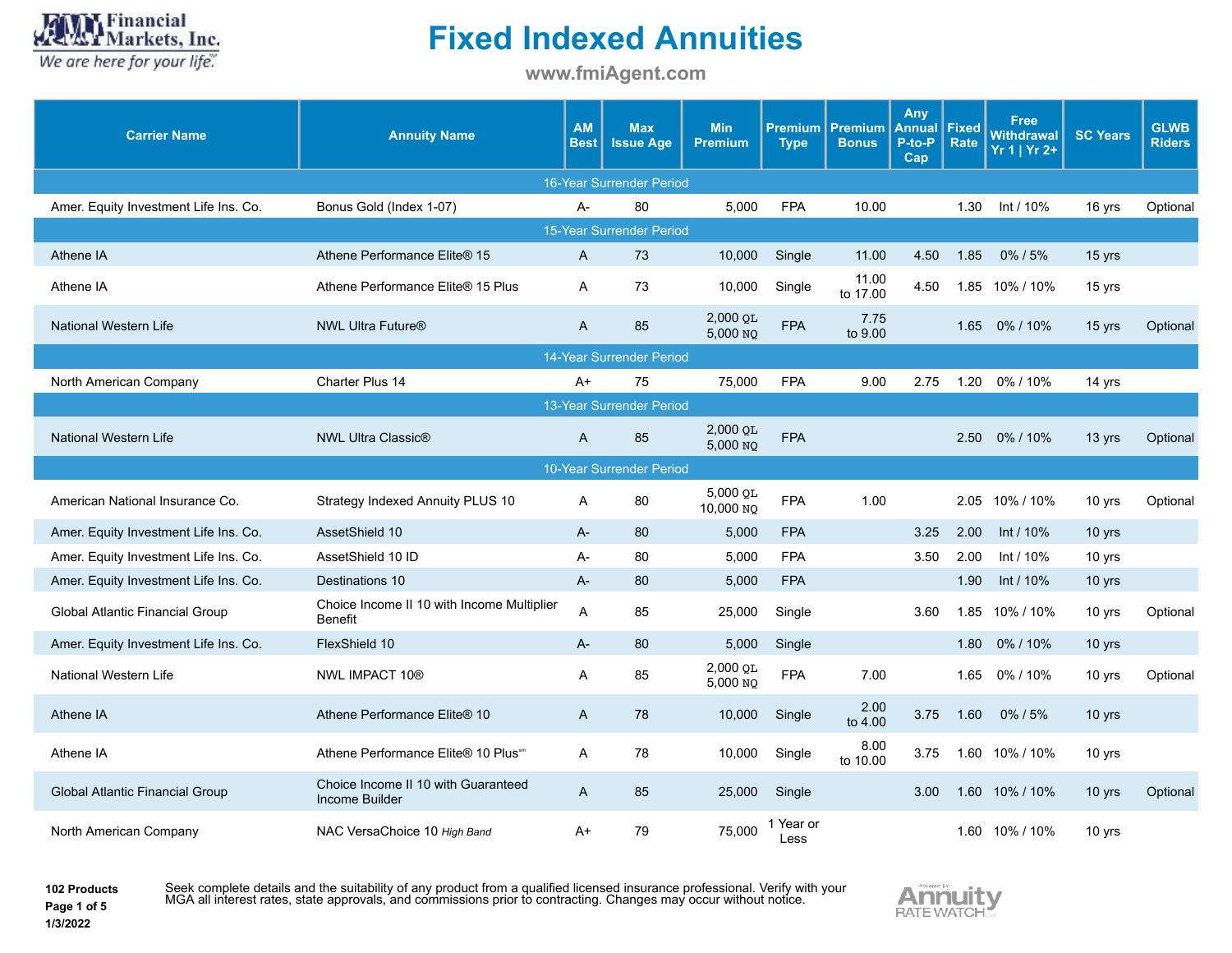

**www.fmiAgent.com**

| <b>Carrier Name</b>                    | <b>Annuity Name</b>                                       | <b>AM</b><br>Best | <b>Max</b><br><b>Issue Age</b> | <b>Min</b><br><b>Premium</b> | <b>Premium</b><br><b>Type</b> | <b>Premium</b><br><b>Bonus</b> | Any<br>Annual<br>P-to-P<br>Cap | <b>Fixed</b><br>Rate | <b>Free</b><br><b>Withdrawal</b><br>$Yr 1   Yr 2+$ | <b>SC Years</b> | <b>GLWB</b><br><b>Riders</b> |
|----------------------------------------|-----------------------------------------------------------|-------------------|--------------------------------|------------------------------|-------------------------------|--------------------------------|--------------------------------|----------------------|----------------------------------------------------|-----------------|------------------------------|
| North American Company                 | NAC VersaChoice 10 (ELB) High Band                        | A+                | 79                             | 75,000                       | 1 Year or<br>Less             |                                |                                |                      | 1.60 10% / 10%                                     | 10 yrs          |                              |
| North American Company                 | <b>BenefitSolutions 10</b>                                | A+                | 79                             | 20,000                       | Single                        |                                | 4.00                           | 1.50                 | 0%/5%                                              | 10 yrs          | Included                     |
| <b>Global Atlantic Financial Group</b> | Income 150+ SE High Band                                  | A                 | 85                             | 100,000                      | Single                        |                                | 2.50                           |                      | 1.50 10% / 10%                                     | 10 yrs          | Optional                     |
| American General Life Ins. Co.         | Power 10 Protector Low Band                               | A                 | 75                             | 25,000                       | Single                        |                                | 3.45                           | 1.50                 | 0%/10%                                             | 10 yrs          |                              |
| American General Life Ins. Co.         | Power 10 Protector High Band                              | A                 | 75                             | 100,000                      | Single                        |                                | 4.70                           | 1.50                 | 0%/10%                                             | 10 yrs          |                              |
| Athene IA                              | Agility 10                                                | A                 | 80                             | 10,000                       | Single                        |                                | 3.00                           | 1.40                 | 10% / 10%                                          | 10 yrs          | Included                     |
| Lincoln Financial Group                | Lincoln OptiBlend 10 High Band                            | $A+$              | 80                             | 100,000                      | <b>FPA</b>                    |                                | 4.50                           |                      | 1.40 10% / 10%                                     | 10 yrs          |                              |
| American General Life Ins. Co.         | Power 10 Protector Plus Income Low Band                   | A                 | 75                             | 25,000                       | Single                        |                                | 2.75                           | 1.35                 | 0%/10%                                             | 10 yrs          | Included                     |
| American General Life Ins. Co.         | Power 10 Protector Plus Income High Band                  | A                 | 75                             | 100,000                      | Single                        |                                | 4.00                           | 1.35                 | 0%/10%                                             | 10 yrs          | Included                     |
| Global Atlantic Financial Group        | Choice Accumulation II 10 High Band                       | A                 | 85                             | 100,000                      | Single                        |                                | 4.80                           |                      | 1.30 10% / 10%                                     | 10 yrs          |                              |
| North American Company                 | IncomeChoice 10 High Band                                 | $A+$              | 79                             | 250,000                      | <b>FPA</b>                    |                                | 3.00                           | 1.30                 | $0\%$ / 5%                                         | 10 yrs          | Included                     |
| Lincoln Financial Group                | Lincoln OptiBlend 10 CA High Band                         | A+                | 80                             | 100,000                      | <b>FPA</b>                    |                                | 2.75                           |                      | 1.30 10% / 10%                                     | 10 yrs          |                              |
| <b>Global Atlantic Financial Group</b> | Choice Accumulation II 10 Low Band                        | A                 | 85                             | 25,000                       | Single                        |                                | 4.50                           |                      | 1.25 10% / 10%                                     | 10 yrs          |                              |
| Global Atlantic Financial Group        | Income 150+ SE Low Band                                   | A                 | 85                             | 10,000                       | Single                        |                                | 2.25                           |                      | 1.25 10% / 10%                                     | 10 yrs          | Optional                     |
| Global Atlantic Financial Group        | Income 150+ SE Mid Band                                   | A                 | 85                             | 25,000                       | Single                        |                                | 2.25                           |                      | 1.25 10% / 10%                                     | 10 yrs          | Optional                     |
| Lincoln Financial Group                | Lincoln OptiBlend 10 Low Band                             | A+                | 80                             | 10,000                       | <b>FPA</b>                    |                                | 3.50                           |                      | 1.25 10% / 10%                                     | 10 yrs          |                              |
| North American Company                 | NAC VersaChoice 10 Low Band                               | $A+$              | 79                             | 20,000                       | 1 Year or<br>Less             |                                |                                |                      | 1.25 10% / 10%                                     | 10 yrs          |                              |
| North American Company                 | NAC VersaChoice 10 (ELB) Low Band                         | A+                | 79                             | 20,000                       | Year or<br>Less               |                                |                                |                      | 1.25 10% / 10%                                     | 10 yrs          |                              |
| North American Company                 | IncomeChoice 10 Low Band                                  | $A+$              | 79                             | 20,000                       | <b>FPA</b>                    |                                | 2.75                           | 1.20                 | $0\%$ / 5%                                         | 10 yrs          | Included                     |
| Protective Life                        | Protective Guaranteed Income Indexed<br>Annuity High Band | $A+$              | 79                             | 100,000                      | Year or<br>Less               |                                | 2.35                           |                      | 1.20 10% / 10%                                     | 10 yrs          | Multiple                     |
| Lincoln Financial Group                | Lincoln OptiBlend 10 CA Low Band                          | $A+$              | 80                             | 10,000                       | <b>FPA</b>                    |                                | 2.50                           |                      | 1.15 10% / 10%                                     | 10 yrs          |                              |
| Amer. Equity Investment Life Ins. Co.  | Retirement Gold (Index 02-09)                             | A-                | 78                             | 5,000                        | <b>FPA</b>                    | 5.00<br>to 8.00                | 2.00                           | 1.15                 | Int / $10\%$                                       | 10 yrs          | Optional                     |
| Amer. Equity Investment Life Ins. Co.  | Retirement Gold (INDEX-4-10-FL.3)                         | $A-$              | 78                             | 5,000                        | <b>FPA</b>                    | 8.00                           | 2.00                           | 1.15                 | Int / $10\%$                                       | 10 yrs          | Optional                     |
| Athene IA                              | Ascent Pro 10 Bonus                                       | A                 | 80                             | 10,000                       | Single                        | 3.00                           | 2.75                           |                      | 1.10 10% / 10%                                     | 10 yrs          | Optional                     |
| Athene IA                              | Ascent Pro 10 Bonus (FL)                                  | A                 | 80                             | 10,000                       | Single                        | 3.00                           | 2.75                           |                      | 1.10 10% / 10%                                     | 10 yrs          | Optional                     |

**102 Products Page 2 of 5 1/3/2022**

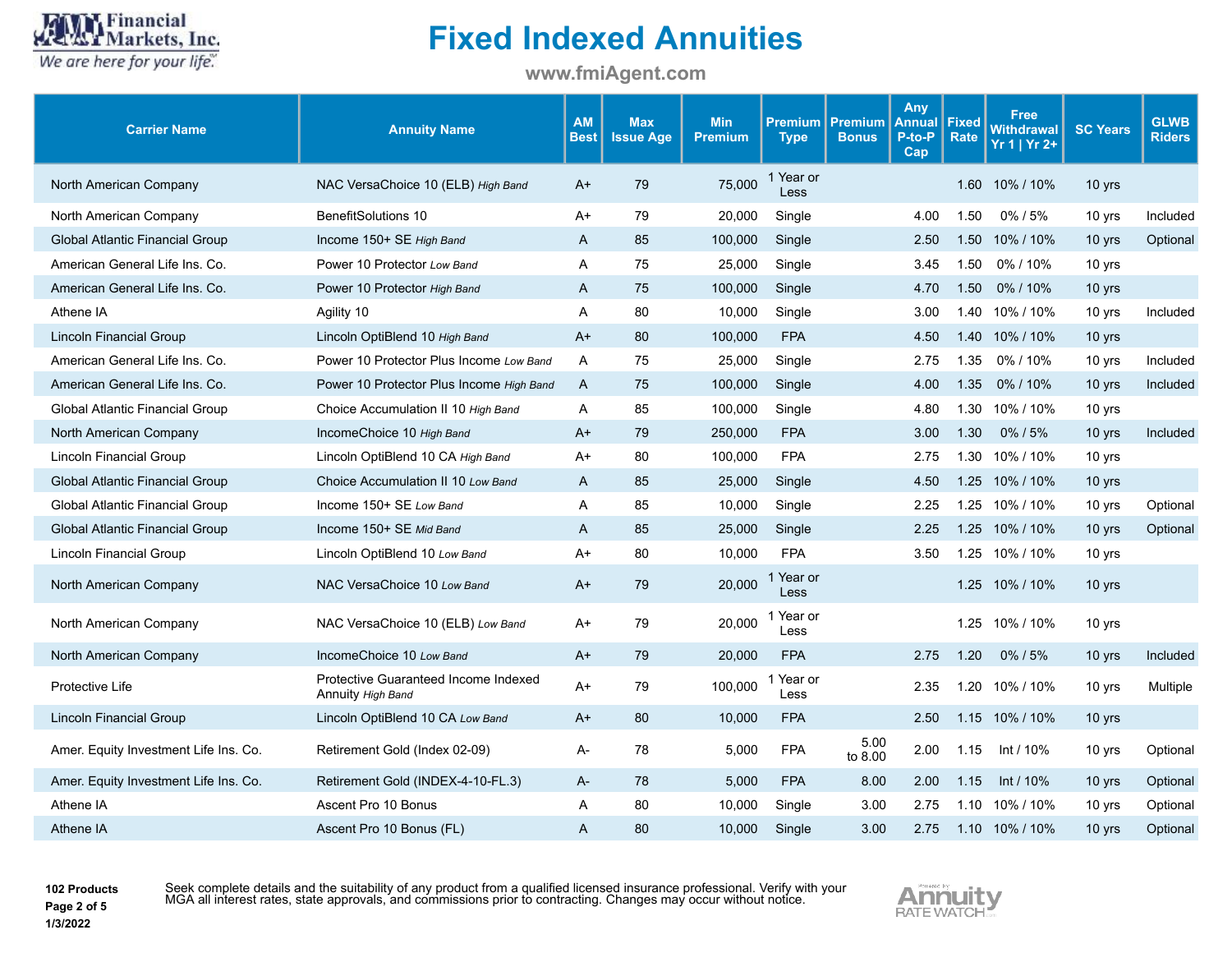

**www.fmiAgent.com**

| <b>Carrier Name</b>                   | <b>Annuity Name</b>                                                                    | <b>AM</b><br><b>Best</b> | <b>Max</b><br><b>Issue Age</b> | <b>Min</b><br><b>Premium</b> | <b>Premium</b><br><b>Type</b> | Premium<br><b>Bonus</b> | Any<br>Annual<br>P-to-P<br>Cap | <b>Fixed</b><br><b>Rate</b> | <b>Free</b><br><b>Withdrawal</b><br>$Yr 1   Yr 2+$ | <b>SC Years</b> | <b>GLWB</b><br><b>Riders</b> |
|---------------------------------------|----------------------------------------------------------------------------------------|--------------------------|--------------------------------|------------------------------|-------------------------------|-------------------------|--------------------------------|-----------------------------|----------------------------------------------------|-----------------|------------------------------|
| Athene IA                             | Ascent Pro 10 Bonus (State Variations)                                                 | A                        | 80                             | 10,000                       | Single                        | 3.00                    | 2.75                           | 1.10                        | 10% / 10%                                          | 10 yrs          | Optional                     |
| North American Company                | Charter Plus 10                                                                        | $A+$                     | 79                             | 75,000                       | <b>FPA</b>                    | 7.00                    | 2.25                           | 1.10                        | 0%/10%                                             | 10 yrs          |                              |
| North American Company                | Charter Plus 10 (State Variations)                                                     | $A+$                     | 79                             | 75,000                       | <b>FPA</b>                    | 7.00                    | 2.00                           | 1.10                        | 0%/10%                                             | 10 yrs          |                              |
| Amer. Equity Investment Life Ins. Co. | EstateShield 10                                                                        | A-                       | 75                             | 5,000                        | 1 Year or<br><b>Less</b>      |                         | 2.50                           | 1.10                        | Int / $10\%$                                       | 10 yrs          | Included                     |
| Amer. Equity Investment Life Ins. Co. | IncomeShield 10                                                                        | A-                       | 80                             | 5,000                        | <b>FPA</b>                    | 7.00                    | 2.50                           | 1.10                        | Int / 10%                                          | 10 yrs          |                              |
| <b>Protective Life</b>                | Protective Guaranteed Income Indexed<br>Annuity Low Band                               | $A+$                     | 79                             | 25,000                       | 1 Year or<br>Less             |                         | 2.05                           | 1.05                        | 10% / 10%                                          | 10 yrs          | Multiple                     |
| Amer. Equity Investment Life Ins. Co. | IncomeShield 10 with a LIBR                                                            | $A -$                    | 80                             | 5,000                        | <b>FPA</b>                    | 7.00                    | 2.25                           | 1.00                        | Int / 10%                                          | 10 yrs          | Included                     |
|                                       |                                                                                        |                          | 9-Year Surrender Period        |                              |                               |                         |                                |                             |                                                    |                 |                              |
| Amer. Equity Investment Life Ins. Co. | AssetShield 9 CA                                                                       | $A -$                    | 80                             | 5,000                        | <b>FPA</b>                    |                         | 3.25                           | 1.85                        | Int / $10\%$                                       | 9 yrs           |                              |
| Amer. Equity Investment Life Ins. Co. | Destinations 9 (CA)                                                                    | A-                       | 80                             | 5,000                        | <b>FPA</b>                    |                         |                                | 1.75                        | Int / 10%                                          | 9 yrs           |                              |
| <b>National Western Life</b>          | NWL Ultra Future <sup>®</sup> - State Variation                                        | A                        | 85                             | 2,000 QL<br>5,000 NQ         | <b>FPA</b>                    | 2.00                    |                                | 1.65                        | 10% / 10%                                          | 9 yrs           | Optional                     |
| National Western Life                 | <b>NWL Ultra Value®</b>                                                                | Α                        | 85                             | 2,000 QL<br>5,000 NQ         | <b>FPA</b>                    | 2.00                    |                                | 1.65                        | 10% / 10%                                          | 9 yrs           | Optional                     |
| Americo                               | Ultimate One Index 9                                                                   | $\overline{A}$           | 85                             | 10,000                       | Single                        |                         | 3.60                           | 1.55                        | 0%/10%                                             | 9 yrs           |                              |
| Amer. Equity Investment Life Ins. Co. | California IncomeShield 9                                                              | A-                       | 80                             | 5,000                        | <b>FPA</b>                    | 7.00                    | 2.50                           | 1.10                        | Int / 10%                                          | 9 yrs           |                              |
| Amer. Equity Investment Life Ins. Co. | California IncomeShield 9 w/ LIBR                                                      | A-                       | 80                             | 5,000                        | <b>FPA</b>                    | 7.00                    | 2.25                           | 1.00                        | $Int / 10\%$                                       | 9 yrs           | Included                     |
| Americo                               | Ultimate One Index 9 Bonus (411)                                                       | A                        | 80                             | 10,000                       | Single                        | 4.00<br>to 5.00         | 2.10                           | 1.00                        | 0%/10%                                             | 9 yrs           |                              |
|                                       |                                                                                        |                          | 8-Year Surrender Period        |                              |                               |                         |                                |                             |                                                    |                 |                              |
| North American Company                | Performance Choice 8                                                                   | $A+$                     | 85                             | 20,000                       | <b>FPA</b>                    |                         | 3.00                           | 1.50                        | 0%/10%                                             | 8 yrs           |                              |
|                                       | ▼ The product below (Lincoln New Directions 8) has been withdrawn from sale 12/20/2021 |                          |                                |                              |                               |                         |                                |                             |                                                    |                 |                              |
| Lincoln Financial Group               | Lincoln New Directions 8 High Band                                                     | A+                       | 85                             | 100,000                      | Single                        |                         | 3.00                           |                             | 1.10 10% / 10%                                     | 8 yrs           |                              |
|                                       | The product below (Lincoln New Directions 8) has been withdrawn from sale 12/20/2021   |                          |                                |                              |                               |                         |                                |                             |                                                    |                 |                              |
| Lincoln Financial Group               | Lincoln New Directions 8 Low Band                                                      | $A+$                     | 85                             | 10,000                       | Single                        |                         | 2.50                           |                             | 1.05 10% / 10%                                     | 8 yrs           |                              |
|                                       |                                                                                        |                          | 7-Year Surrender Period        |                              |                               |                         |                                |                             |                                                    |                 |                              |
| National Western Life                 | <b>NWL IMPACT 7®</b>                                                                   | Α                        | 85                             | 2,000 OL<br>5.000 NO         | <b>FPA</b>                    | 5.00                    |                                | 2.00                        | 0% / 10%                                           | 7 yrs           | Optional                     |

**102 Products Page 3 of 5**

**1/3/2022**

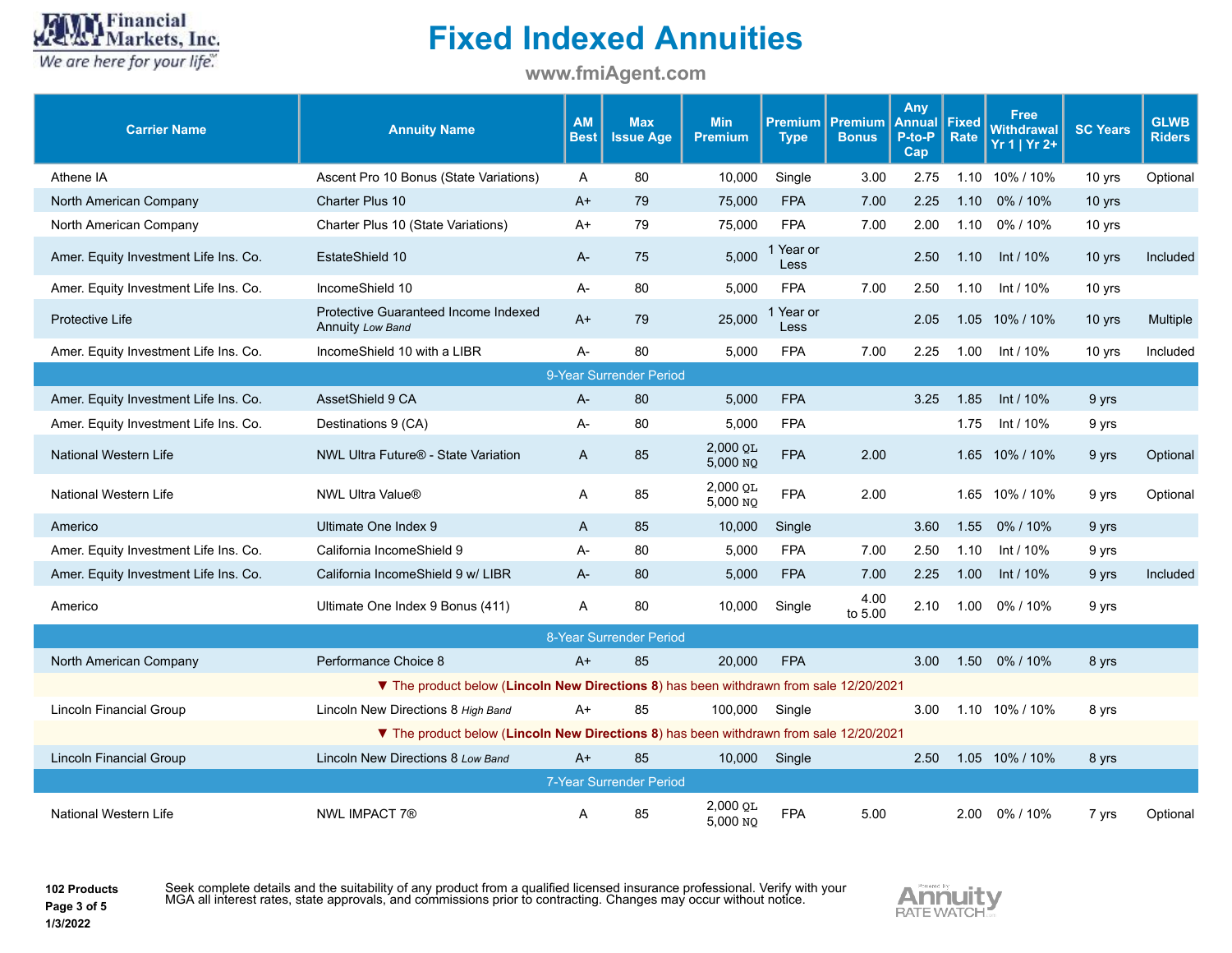

**www.fmiAgent.com**

| <b>Carrier Name</b>                   | <b>Annuity Name</b>                                         | <b>AM</b><br><b>Best</b> | <b>Max</b><br><b>Issue Age</b> | <b>Min</b><br><b>Premium</b> | Premium I<br><b>Type</b> | Premium<br><b>Bonus</b> | Any.<br><b>Annual</b><br>P-to-P<br>Cap | <b>Fixed</b><br>Rate | <b>Free</b><br><b>Withdrawal</b><br>Yr 1   Yr 2+ | <b>SC Years</b> | <b>GLWB</b><br><b>Riders</b> |
|---------------------------------------|-------------------------------------------------------------|--------------------------|--------------------------------|------------------------------|--------------------------|-------------------------|----------------------------------------|----------------------|--------------------------------------------------|-----------------|------------------------------|
| <b>National Western Life</b>          | <b>NWL IMPACT 7S®</b>                                       | A                        | 85                             | $2,000$ QL<br>5,000 NO       | <b>FPA</b>               | 5.00                    |                                        | 2.00                 | 0%/10%                                           | 7 yrs           | Optional                     |
| American National Insurance Co.       | Strategy Indexed Annuity PLUS 7                             | A                        | 80                             | $5,000$ QL<br>10,000 NQ      | <b>FPA</b>               |                         |                                        |                      | 1.95 10% / 10%                                   | 7 yrs           | Optional                     |
| Amer. Equity Investment Life Ins. Co. | AssetShield 7                                               | $A -$                    | 85                             | 5,000                        | <b>FPA</b>               |                         | 3.00                                   | 1.90                 | Int / 10%                                        | 7 yrs           |                              |
| Amer. Equity Investment Life Ins. Co. | AssetShield 7 ID                                            | A-                       | 85                             | 5,000                        | <b>FPA</b>               |                         | 3.25                                   | 1.90                 | Int / $10\%$                                     | 7 yrs           |                              |
| Global Atlantic Financial Group       | Choice Income II 7 with Income Multiplier<br><b>Benefit</b> | A                        | 85                             | 25,000                       | Single                   |                         | 3.55                                   |                      | 1.80 10% / 10%                                   | 7 yrs           | Optional                     |
| Amer. Equity Investment Life Ins. Co. | AssetShield 7 CA                                            | A-                       | 85                             | 5,000                        | <b>FPA</b>               |                         | 3.00                                   | 1.75                 | Int / 10%                                        | 7 yrs           |                              |
| Amer. Equity Investment Life Ins. Co. | California IncomeShield 7                                   | $A -$                    | 80                             | 5,000                        | <b>FPA</b>               |                         | 4.50                                   | 1.70                 | Int / 10%                                        | 7 yrs           |                              |
| Amer. Equity Investment Life Ins. Co. | IncomeShield 7                                              | А-                       | 80                             | 5,000                        | <b>FPA</b>               |                         | 4.50                                   | 1.70                 | Int / $10\%$                                     | 7 yrs           | Included                     |
| Athene IA                             | AccuMax 7 High Band                                         | A                        | 83                             | 100,000                      | Single                   |                         |                                        |                      | 1.60 10% / 10%                                   | 7 yrs           |                              |
| Athene IA                             | Athene Performance Elite® 7                                 | A                        | 83                             | 10,000                       | Single                   |                         | 3.75                                   |                      | 1.60 10% / 10%                                   | 7 yrs           |                              |
| Athene IA                             | Athene Performance Elite® 7 Plus <sup>sm</sup>              | $\mathsf{A}$             | 83                             | 10,000                       | Single                   | 5.00<br>to 6.00         | 3.75                                   |                      | 1.60 10% / 10%                                   | 7 yrs           |                              |
| Global Atlantic Financial Group       | Choice Income II 7 with Guaranteed<br>Income Builder        | A                        | 85                             | 25,000                       | Single                   |                         | 2.75                                   |                      | 1.50 10% / 10%                                   | 7 yrs           | Optional                     |
| <b>Protective Life</b>                | Protective Income Builder High Band                         | $A+$                     | 85                             | 100,000                      | 1 Year or<br><b>Less</b> |                         | 4.00                                   |                      | 1.50 10% / 10%                                   | 7 yrs           | Included                     |
| Athene IA                             | AccuMax 7 Low Band                                          | A                        | 83                             | 10,000                       | Single                   |                         |                                        |                      | 1.45 10% / 10%                                   | 7 yrs           |                              |
| American General Life Ins. Co.        | Power 7 Protector Low Band                                  | $\mathsf{A}$             | 85                             | 25,000                       | Single                   |                         | 3.15                                   | 1.45                 | 0%/10%                                           | 7 yrs           |                              |
| American General Life Ins. Co.        | Power 7 Protector High Band                                 | A                        | 85                             | 100,000                      | Single                   |                         | 4.65                                   | 1.45                 | 0% / 10%                                         | 7 yrs           |                              |
| Americo                               | Ultimate One Index 7                                        | $\mathsf{A}$             | 90                             | 10,000                       | Single                   |                         | 3.10                                   | 1.45                 | 0% / 10%                                         | 7 yrs           |                              |
| Lincoln Financial Group               | Lincoln OptiBlend 7 High Band                               | A+                       | 85                             | 100,000                      | <b>FPA</b>               |                         | 4.30                                   |                      | 1.35 10% / 10%                                   | 7 yrs           |                              |
| <b>Protective Life</b>                | Protective Income Builder Low Band                          | $A+$                     | 85                             | 25,000                       | 1 Year or<br>Less        |                         | 3.70                                   |                      | 1.35 10% / 10%                                   | 7 yrs           | Included                     |
| Athene IA                             | Agility 7                                                   | A                        | 83                             | 10,000                       | Single                   |                         | 2.75                                   |                      | 1.30 10% / 10%                                   | 7 yrs           | Included                     |
| American General Life Ins. Co.        | Power 7 Protector Plus Income Low Band                      | A                        | 80                             | 25,000                       | Single                   |                         | 2.60                                   | 1.30                 | 0%/10%                                           | 7 yrs           | Included                     |
| American General Life Ins. Co.        | Power 7 Protector Plus Income High Band                     | A                        | 80                             | 100,000                      | Single                   |                         | 3.80                                   | 1.30                 | 0%/10%                                           | 7 yrs           | Included                     |
| Global Atlantic Financial Group       | Choice Accumulation II 7 High Band                          | A                        | 85                             | 100,000                      | Single                   |                         | 4.05                                   |                      | 1.25 10% / 10%                                   | 7 yrs           |                              |
| Lincoln Financial Group               | Lincoln OptiBlend 7 CA High Band                            | A+                       | 85                             | 100,000                      | <b>FPA</b>               |                         | 2.50                                   |                      | 1.25 10% / 10%                                   | 7 yrs           |                              |

**102 Products Page 4 of 5 1/3/2022**

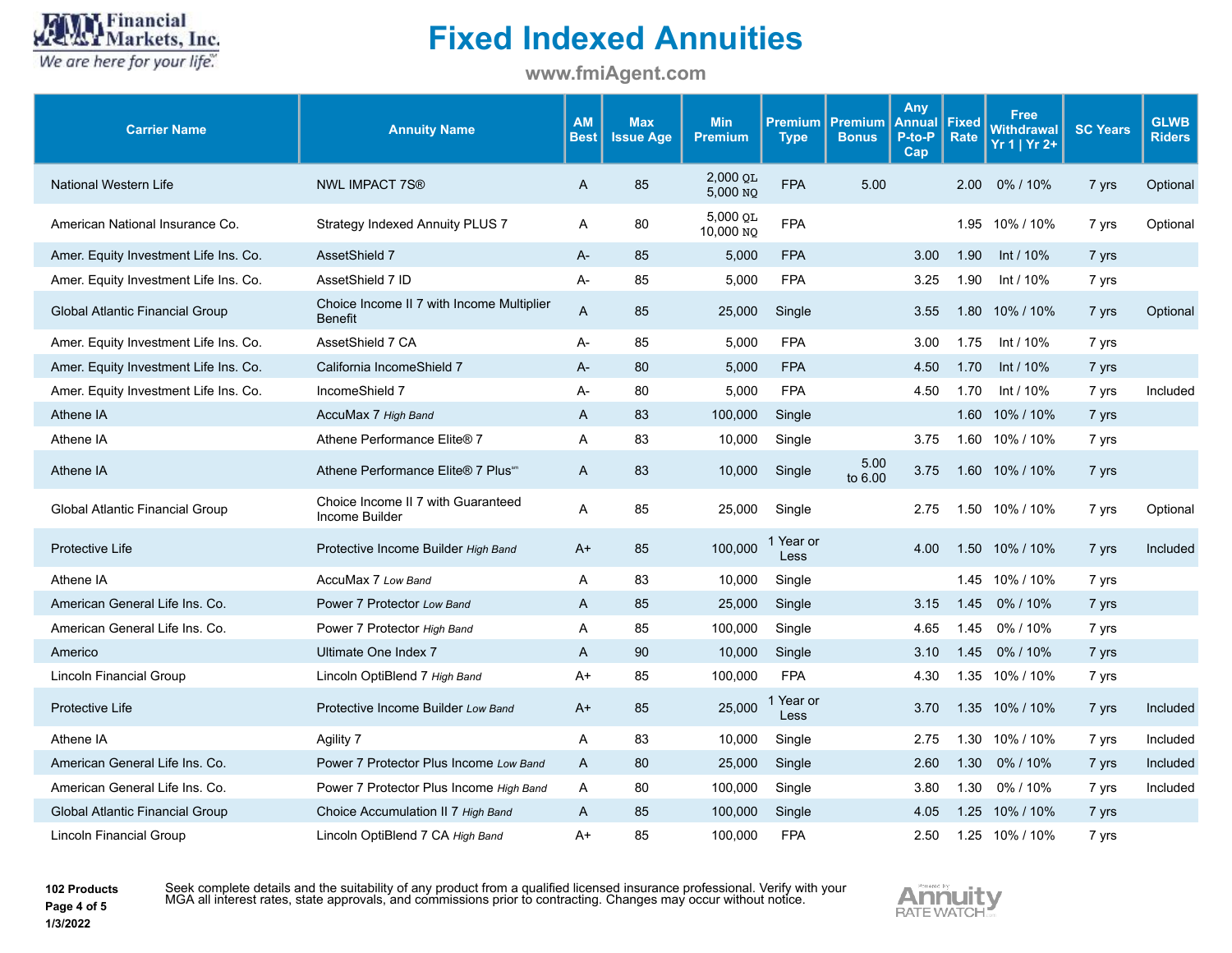

**1/3/2022**

# **Fixed Indexed Annuities**

**www.fmiAgent.com**

| <b>Carrier Name</b>                    | <b>Annuity Name</b>                                                                  | AM<br><b>Best</b> | <b>Max</b><br><b>Issue Age</b> | <b>Min</b><br><b>Premium</b> | <b>Type</b> | <b>Premium   Premium  </b><br><b>Bonus</b> | Any<br><b>Annual</b><br>P-to-P<br>Cap | <b>Fixed</b><br><b>Rate</b> | <b>Free</b><br><b>Withdrawal</b><br>$Yr 1   Yr 2+$ | <b>SC Years</b> | <b>GLWB</b><br><b>Riders</b> |
|----------------------------------------|--------------------------------------------------------------------------------------|-------------------|--------------------------------|------------------------------|-------------|--------------------------------------------|---------------------------------------|-----------------------------|----------------------------------------------------|-----------------|------------------------------|
| <b>Global Atlantic Financial Group</b> | Choice Accumulation II 7 Low Band                                                    | A                 | 85                             | 25,000                       | Single      |                                            | 3.75                                  |                             | 1.20 10% / 10%                                     | 7 yrs           |                              |
| Lincoln Financial Group                | Lincoln OptiBlend 7 Low Band                                                         | $A+$              | 85                             | 10,000                       | <b>FPA</b>  |                                            | 3.30                                  |                             | 1.20 10% / 10%                                     | 7 yrs           |                              |
| Lincoln Financial Group                | Lincoln OptiBlend 7 CA Low Band                                                      | $A+$              | 85                             | 10,000                       | <b>FPA</b>  |                                            | 2.25                                  |                             | 1.10 10% / 10%                                     | 7 yrs           |                              |
|                                        |                                                                                      |                   | 6-Year Surrender Period        |                              |             |                                            |                                       |                             |                                                    |                 |                              |
|                                        | The product below (Lincoln New Directions 6) has been withdrawn from sale 12/20/2021 |                   |                                |                              |             |                                            |                                       |                             |                                                    |                 |                              |
| <b>Lincoln Financial Group</b>         | Lincoln New Directions 6 High Band                                                   | $A+$              | 85                             | 100,000                      | Single      |                                            | 2.75                                  |                             | 1.05 10% / 10%                                     | 6 yrs           |                              |
|                                        | The product below (Lincoln New Directions 6) has been withdrawn from sale 12/20/2021 |                   |                                |                              |             |                                            |                                       |                             |                                                    |                 |                              |
| Lincoln Financial Group                | Lincoln New Directions 6 Low Band                                                    | $A+$              | 85                             | 10,000                       | Single      |                                            | 2.25                                  |                             | 1.00 10% / 10%                                     | 6 yrs           |                              |
|                                        |                                                                                      |                   | 5-Year Surrender Period        |                              |             |                                            |                                       |                             |                                                    |                 |                              |
| Amer. Equity Investment Life Ins. Co.  | AssetShield 5 ID                                                                     | $A -$             | 85                             | 5,000                        | <b>FPA</b>  |                                            | 3.00                                  | 1.75                        | Int / 10%                                          | 5 yrs           |                              |
| Amer. Equity Investment Life Ins. Co.  | AssetShield 5                                                                        | $A-$              | 85                             | 5,000                        | <b>FPA</b>  |                                            | 2.50                                  | 1.60                        | Int / $10\%$                                       | 5 yrs           |                              |
| Amer. Equity Investment Life Ins. Co.  | AssetShield 5 CA                                                                     | A-                | 85                             | 5,000                        | <b>FPA</b>  |                                            | 2.75                                  | 1.60                        | Int / $10\%$                                       | 5 yrs           |                              |
| Americo                                | Elite 5                                                                              | A                 | 90                             | 10,000                       | Single      |                                            |                                       | 1.60                        | Int / 10%                                          | 5 yrs           |                              |
| American General Life Ins. Co.         | Power 5 Protector High Band                                                          | A                 | 85                             | 100,000                      | Single      |                                            | 4.60                                  | 1.40                        | 0%/10%                                             | 5 yrs           |                              |
| American General Life Ins. Co.         | Power 5 Protector Low Band                                                           | A                 | 85                             | 25,000                       | Single      |                                            | 3.10                                  |                             | 1.40 0%/10%                                        | 5 yrs           |                              |
| Lincoln Financial Group                | Lincoln OptiBlend 5 High Band                                                        | $A+$              | 85                             | 100,000                      | <b>FPA</b>  |                                            | 4.00                                  | 1.30                        | 10% / 10%                                          | 5 yrs           |                              |
| <b>Global Atlantic Financial Group</b> | Choice Accumulation II 5 High Band                                                   | A                 | 85                             | 100,000                      | Single      |                                            | 3.75                                  |                             | 1.20 10% / 10%                                     | 5 yrs           |                              |
| Global Atlantic Financial Group        | Choice Accumulation II 5 Low Band                                                    | A                 | 85                             | 25,000                       | Single      |                                            | 3.45                                  |                             | 1.15 10% / 10%                                     | 5 yrs           |                              |
| Lincoln Financial Group                | Lincoln OptiBlend 5 Low Band                                                         | $A+$              | 85                             | 10,000                       | <b>FPA</b>  |                                            | 3.15                                  |                             | 1.15 10% / 10%                                     | 5 yrs           |                              |
| Lincoln Financial Group                | Lincoln OptiBlend 5 CA High Band                                                     | $A+$              | 85                             | 100,000                      | <b>FPA</b>  |                                            | 2.50                                  |                             | 1.10 10% / 10%                                     | 5 yrs           |                              |
| <b>Lincoln Financial Group</b>         | Lincoln OptiBlend 5 CA Low Band                                                      | $A+$              | 85                             | 10,000                       | <b>FPA</b>  |                                            | 2.25                                  |                             | 1.00 10% / 10%                                     | 5 yrs           |                              |